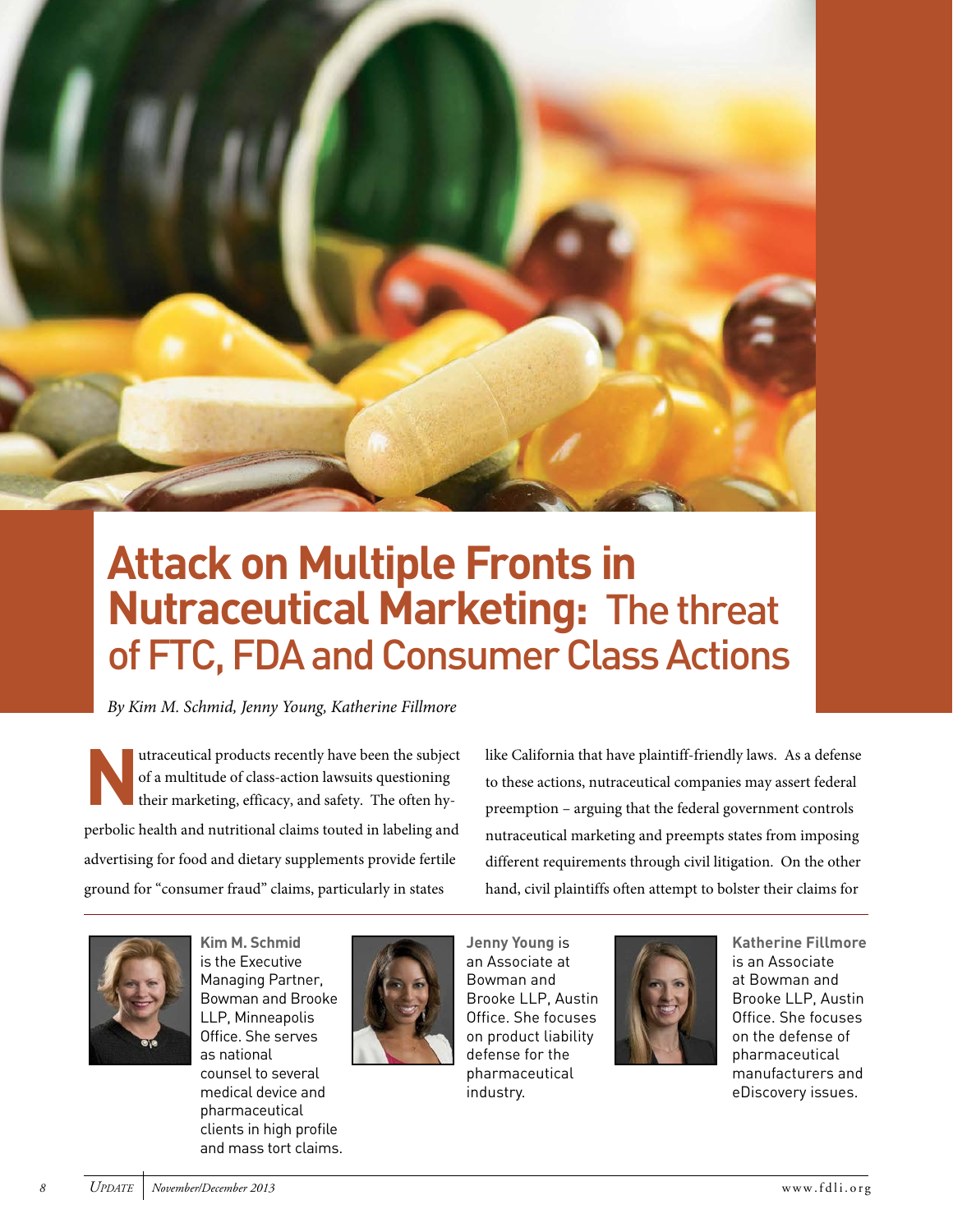damages by arguing that marketing violates federal law.

he regulatory scheme controlling the marketing of nutraceutical products is far from clear. Authority is shared between the Food and Drug Administration (FDA) and the Federal Trade Commission (FTC), but the explosion of social media and e-commerce into the marketplace has created many unanswered questions about the respective scope of their authority. The lack of clear guidance not only leaves companies vulnerable to enforcement action by both FDA and FTC, but the lack of brightline federal standards may embolden an aggressive plaintiffs' bar to file class-actions, complicate potential preemption defenses and make it easier for plaintifs to argue a violation of federal law.

## **A. Regulatory Authority of FDA vs. FTC – Dangers of Overlap and Falling Through the Cracks**

FDA and FTC operate under a liaison agreement under which FTC possesses primary enforcement responsibility for advertising, while FDA has primary enforcement responsibility over labeling and packaging. However, the line between the two, however, is oten blurred. For example, FDA has stated that in certain circumstances information about FDA-regulated products disseminated over the internet can be considered labeling, particularly when consumers can purchase the product directly from the website. Additionally, some courts have interpreted "labeling" to include any visual, audio, or other material that bears a strong contextual relationship to the product and is distributed at the point of sale.

While the agencies have published guidance regarding the intersection

of authority between FDA and FTC, it not only fails to address all of the areas of uncertainty, but has quickly become outdated by rapidly changing trends in health food development, promotion and methods of communication. In recent years, methods of purchasing nutraceuticals have grown to include infomercials, websites, and even cell phone apps. There are new vehicles for marketing, such as blogs and social media (e.g., Twitter and Facebook.). This social media and internet boom has amplified the confusion over what is labeling and what is advertising.

One example of the blurred line involves Phusion Products LLC, makers of Four Loko, a cafeinated alcoholic beverage allegedly linked to injuries and deaths. Both FDA and FTC sent warning letters to Phusion Products on Nov. 17, 2010 stemming from the same alleged acts. Moreover, in 2011, FTC required packaging and label changes for Four Loko drinks regarding the per-can alcohol volume, even though FDA has primary enforcement over labeling and packaging. here are multiple similar instances of FDA sending warning letters to dietary supplement companies concerning claims made on websites, which most would consider advertising within the purview of FTC.

The recent case of Wilson v. Frito-Lay North America Inc., involved claims that Frito-Lay's statements about its snack products – including the description "all-natural" -- violated the Food Drug and Cosmetic Act and were civilly actionable under California law. In this context, the court considered whether company websites identified on product labeling themselves constitute "labeling."

Specifically, the court addressed whether the statement "Visit our website @ fritolay.com" printed on a bag of chips transformed every statement on that Frito Lay website into labeling. Without discussing FTC's authority in the area, the Court concluded it did not because none of the website language explained or supplemented the product, and because consumers were not told the website would inform them of the details of the products' nutritional facts. But the very fact that the court entertained the argument that referring consumers to a website could turn statements on that website into labeling highlights the confusion in this area, and should raise concerns among nutraceutical manufacturers.

## **B. Missing in Action – Regulatory Guidance for Marketing by Social Media**

Both FTC and FDA have treated social media as advertising, and FTC has touched on the issue in its guidance. Despite requests, FDA has yet to release guidance about marketing via social media, opting instead to address the issue on a case-by-case basis.

It has long been a matter of speculation whether a company "liking" statements about its product on Facebook or "re-tweeting" those statements on Twitter might be construed as an endorsement of the content subject to federal regulation. FDA apparently thinks the answer is "yes," although in the context of a product FDA considered to be a drug rather than a nutraceutical. FDA issued a warning letter to AMARC, a dietary supplement company, for "liking" an unapproved claim regarding its product, PolyMVA, on Facebook. The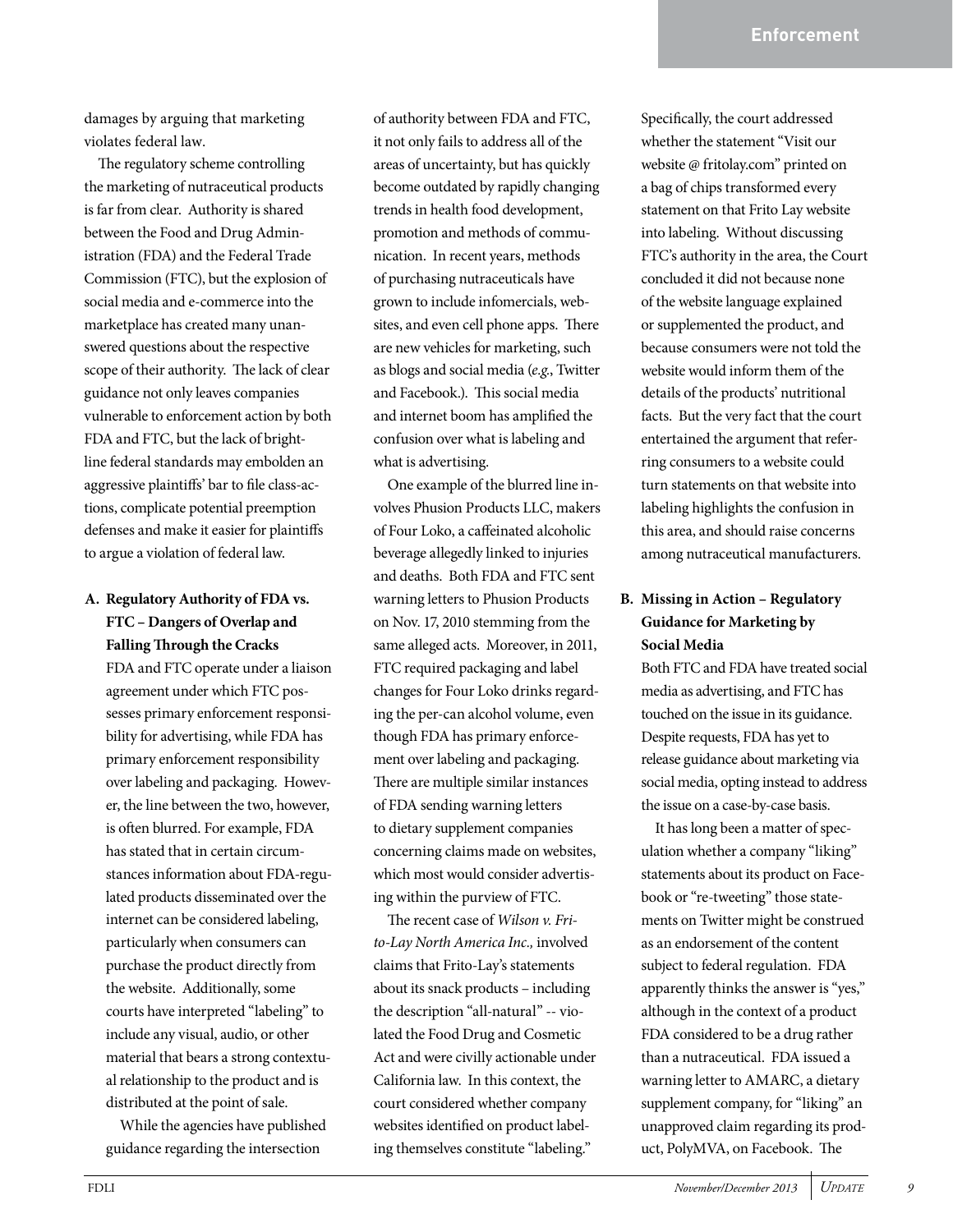post, by a third party, stated: "PolyM-VA has done wonders for me. I take it intravenously 2x a week and it has helped me tremendously. It enabled me to keep cancer at bay without the use of chemo and radiation...Thank you AMARC[.]" FDA's warning letter suggests that it interprets a Facebook "like" as an endorsement of the statement. Whether FDA or FTC will take the same position with respect to nutraceuticals as opposed to drugs (which are within FDA's exclusive purview), remains to be seen, but the AMARC warning letter should give companies pause about "endorsing" statements about their products via social media.

#### **C. FTC Issues Some Guidance for use of Social Media**

Earlier this year, FTC updated its guidelines regarding e-commerce disclosures, specifically instructing that companies should be mindful that consumers will be reading the content on various types of devices (i.e. computer, smart phone, and tablet) and that all disclosures need to be clear and conspicuous regardless of the device. Additionally, FTC provided a template for disclosing ads within posts on social media platforms. For instance, a social media post by a paid spokesperson, including space-constrained messages such as Tweets, should disclose that it is a paid endorsement, as well as state typical results if the statement is a testimonial. This will affect advertisers, social media participants, bloggers and startup companies, to name a few. And it stands to reason that FTC will also expect digital advertising regarding nutraceutical products to contain full disclosure of nutritional

facts and any other required information, even under Twitter's 140 character limit.

One intriguing issue that remains unclear is the extent to which a company might be responsible for posts by third parties regarding product results. If the claim is made on a page belonging to the company, does the company have to follow up with a statement that results are not typical and may vary? What if a tweet is re-tweeted? Neither FDA nor FTC have officially weighed in on these issues unique to social media.

**D. Litigation Trends Target Nutraceutical Marketing Claims**

The recent influx of nutraceutical marketing litigation seems to center around two types of product claims: (1) health-related (healthy, nutritious, or wholesome) and (2) "natural."

"Healthful," "Nutritious" and "Wholesome" claims Putative class-actions have targeted health-oriented claims regarding products that contain trans fat, high amounts of saturated fat, sugar or sodium, or artificial colors or flavors. Per FDA regulation, the term "healthy" or similar terms (health, healthful, healthfully, healthfulness, healthier, healthiest, healthily, and healthiness) can be used in the content labeling if the product meets the conditions for total fat, saturated fat, cholesterol, and other nutrients defined by regulation.

Classes have been successful challenging health claims even where the advertising does not expressly call the product healthy. For instance, Nutella hazelnut

spread was targeted for its advertising that make Nutella seem as though it was part of a healthy, nutritious breakfast. The class plaintifs alleged that the advertising misled consumers about the healthfulness, implying it was part of a wholesome balanced breakfast, but omitting that the nutritional value claimed was not derived from Nutella. The class plaintiffs asserted that Nutella was more analogous to a dessert topping, with high levels of fat and sugar. he company ended up settling the suit for over \$3 million in 2012.

• "All Natural" Some of the most common consumer actions involve "natural" claims regarding products containing genetically modified organisms (GMOs) or other synthetic or artificial ingredients, even though the packaging truthfully lists all the ingredients. FDA has declined to promulgate a regulation defining natural, but in non-binding informal policy, FDA has indicated it considers natural to mean that "nothing artificial or synthetic" (including colors regardless of source) is included in, or has been added to, the product that would not normally be expected. FDA applied this meaning in a 2011 warning letter to a manufacturer, stating that a potato product was misbranded as "All Natural" because it contained a synthetic chemical preservative, disodium dihydrogen pyrophosphate. This non-binding guidance, however, does not have enough weight to preempt claims by consumers.